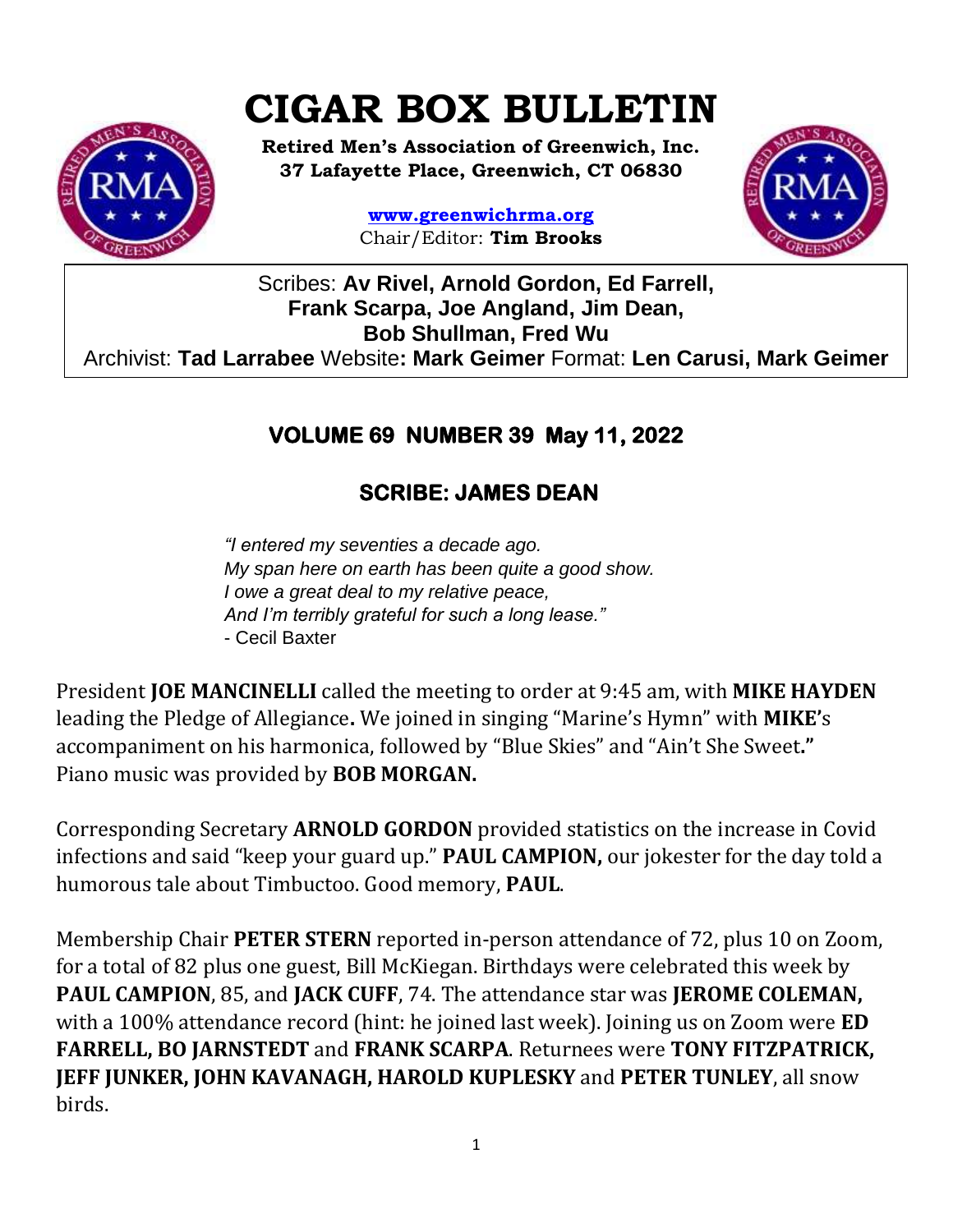Future events for RMA members and guests. **DON CONWAY, MAURICE KROHN,** and **JEFF JUNKER** presented the possibility of trips to Goodspeed Opera House for the production of *Cabaret* in July, and to Saint John the Devine and the Cloisters in New York City. **TOM HEALY** said the venerable trip to Belmont Raceway would be possible and would require forty participants. Round trip bus service from St. Catherine's would be included. Past President **MICHAEL AMBROSINO** proposed a trip to Coney Island, lunch at Nathan's and a ballgame to see the Brooklyn Cyclones. More to come, stay tuned.

A reminder from **HORST TEBBE** that we are in desperate need of new volunteers to help with the audio/video/Zoom operations. Whether you are tech savvy or not, it can be a rewarding and satisfying experience that does not take a lot of time. *STEP UP TO THE PLATE, SPORTS FANS AND PLAYERS! YOUR HELP IS REALLY NEEDED*. Please call or write **JOE MANCINELLI** [\(jlmanc@optonline.net](mailto:jlmanc@optonline.net) or 973-886-1798) or **HORST TEBBE** [\(oneHorst@optimum.net](mailto:oneHorst@optimum.net) or 203-219-0389). See what fun it can be?



**FUN AND GAMES**

**Golf: PETE UHRY** reported golf at the Griff under sunny skies and warm temperatures. We had a mix of nine and 18 holers playing. **JIM SANTORA** won closest to the pin on holes #5 and #7, **TONY FITZPATRICK** won longest drive on #8, **GRAN BURGESS** claimed closest to the pin on #15 and **JIM DEAN, TONY FITZPATRICK,** and **GRAN** carded scores of under 100. Golf captain next week is **PETER STERN.**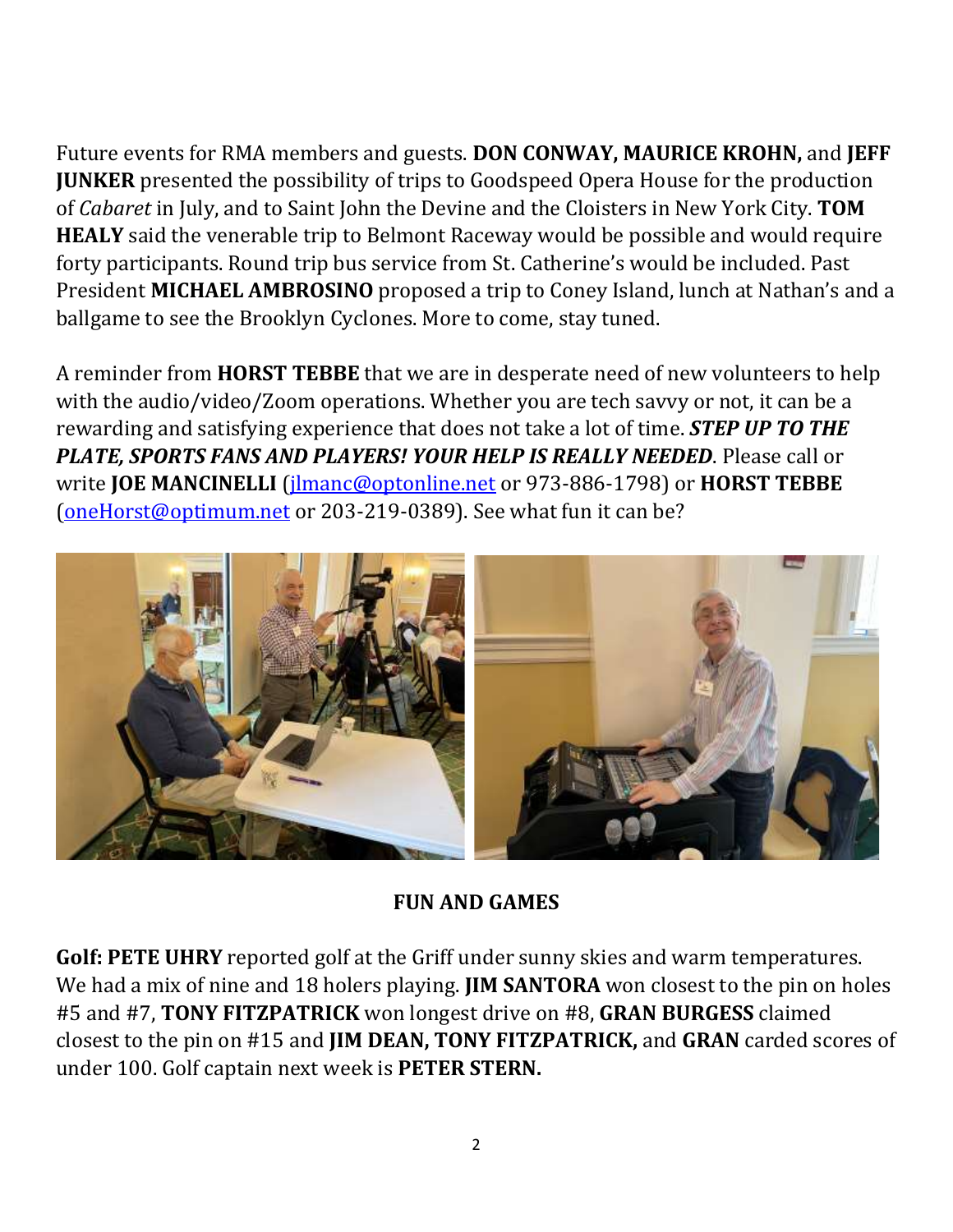**Tennis: ANDY HOLMES**, our three-sport member, reported the following tennis matches. Opening round winners court 1 were **BRIAN MAHONEY** and **JOHN KNIGHT**, on court 2 winners were **RALPH NEWITTER**, **BOB GRAYSON** and **BILL HOWARD**. The new indoor tennis season will start in September. All interested should see **ANDY** or email him at [andyholmes56@gmail.com](mailto:andyholmes56@gmail.com)

**Special Interest: JOE DOWLING** returned from the Minto US OPEN Pickleball Championship matches in Florida with a first-place gold medal**.**  Congratulations, **JOE,** we applaud your stellar performance.

**The Melody Men** have resumed their schedule of singing at nursing homes and senior centers in the area. Under the stiff baton of maestro **TOM HEALY,** 16 members performed before a sold-out audience in Pleasantville NY at the Clinton Street senior center.



Joe with President Mancinelli

**Walkers and Talkers: TAD LARRABEE** continues to lead RMA members and guests on interesting walks around the Greenwich area. Please see **TAD** if you would like to join the group for one or more walks. [tadlarra@optonline.net.](mailto:tadlarra@optonline.net) On May 5 the group walked in the area around Binney Park in Old Greenwich, encountering a most unusual park bench dedicated to our own **PETE UHRY**. It bore the inscription, "volunteers aren't paid, they're priceless."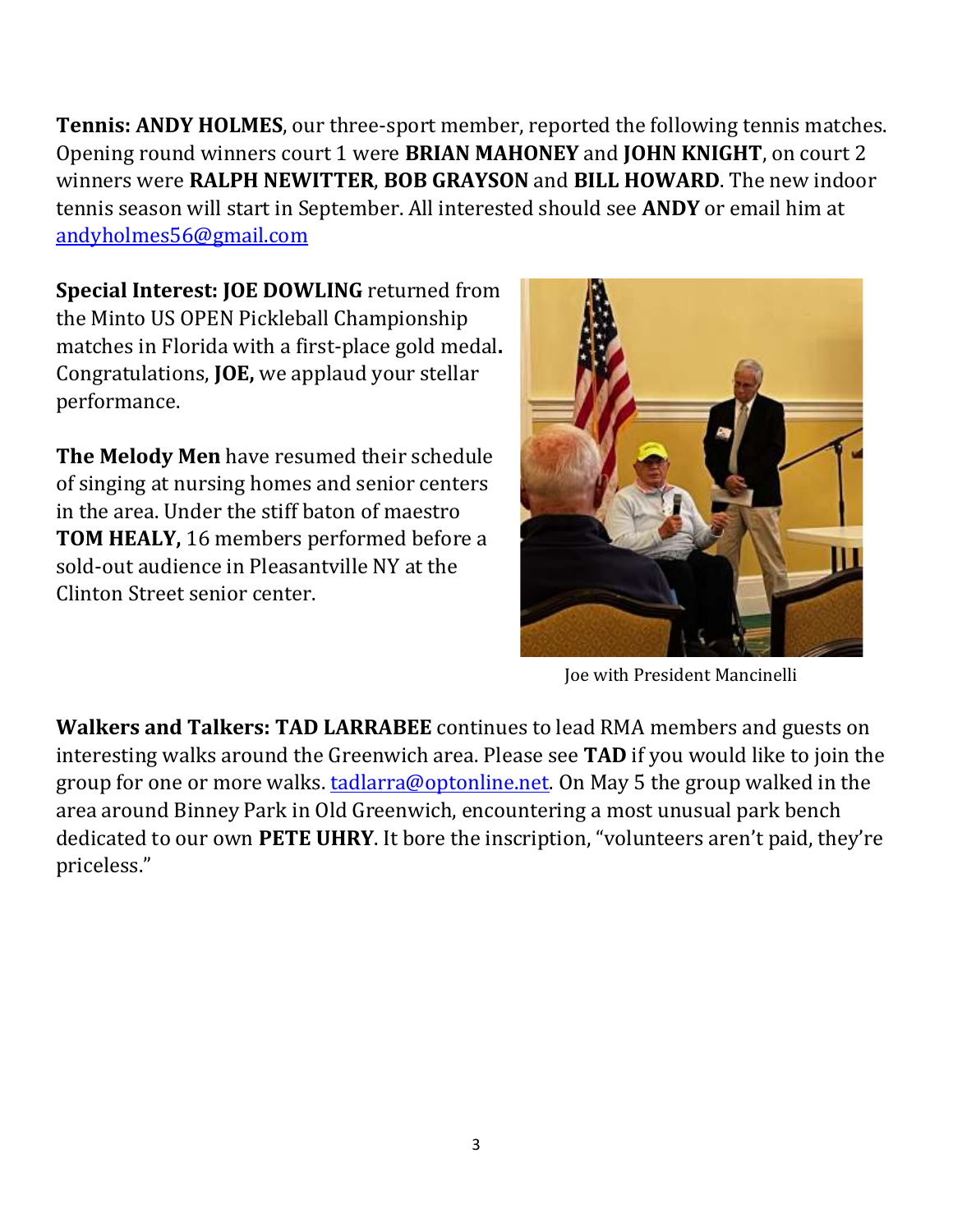

Tad Larrabee and Cynthia MacKay, at rest

## **TODAY'S SPEAKER**

The RMA speaker today was Phillip Vitiello, Sr., discussing "The Titanic and Her Sisters." The RMS Olympic, Titanic and Britannic were sister ships built by the White Star Cruise lines in Belfast, Ireland. These three ships were designed on a scale never seen before in the industry. The Titanic's immense hull made it the largest movable man-made object in the world at the time. In New York, White Star Line used Pier 59 but the new ships were too long for the pier, requiring an extension of over 100 feet to accommodate them.

Titanic and Olympic were built in 1909. The shipyard had thousands of laborers and was the largest employer in Ireland. The Titanic had huge electrical generating capacity, enormous anchors, and boilers that burned 600 tons of coal per day to provide steam and power. Four stories high, it had low power turbines that balanced the reciprocating engines. The engines were built outside the ship, tested, then reassembled inside the ship.

The Titanic was launched May 11, 1911, without its propellers, which were added after launch to allow it to pass through the dry dock. The ship initially sat high out of the water as it was an empty shell to which engines, equipment and furnishings were later added. It had beautiful palm courts and gorgeous woodwork was added by Harland and Wolff carpenters to grace the 50-foot promenades. The Grand Staircase was graced on each side by statues representing honor and glory. In 1912 the cost of a suite on the Titanic was \$1,200, which today would equate to \$44,000. The ship had a gym and a saltwater swimming pool as amenities. Advertising by White Star emphasized the size of the ships.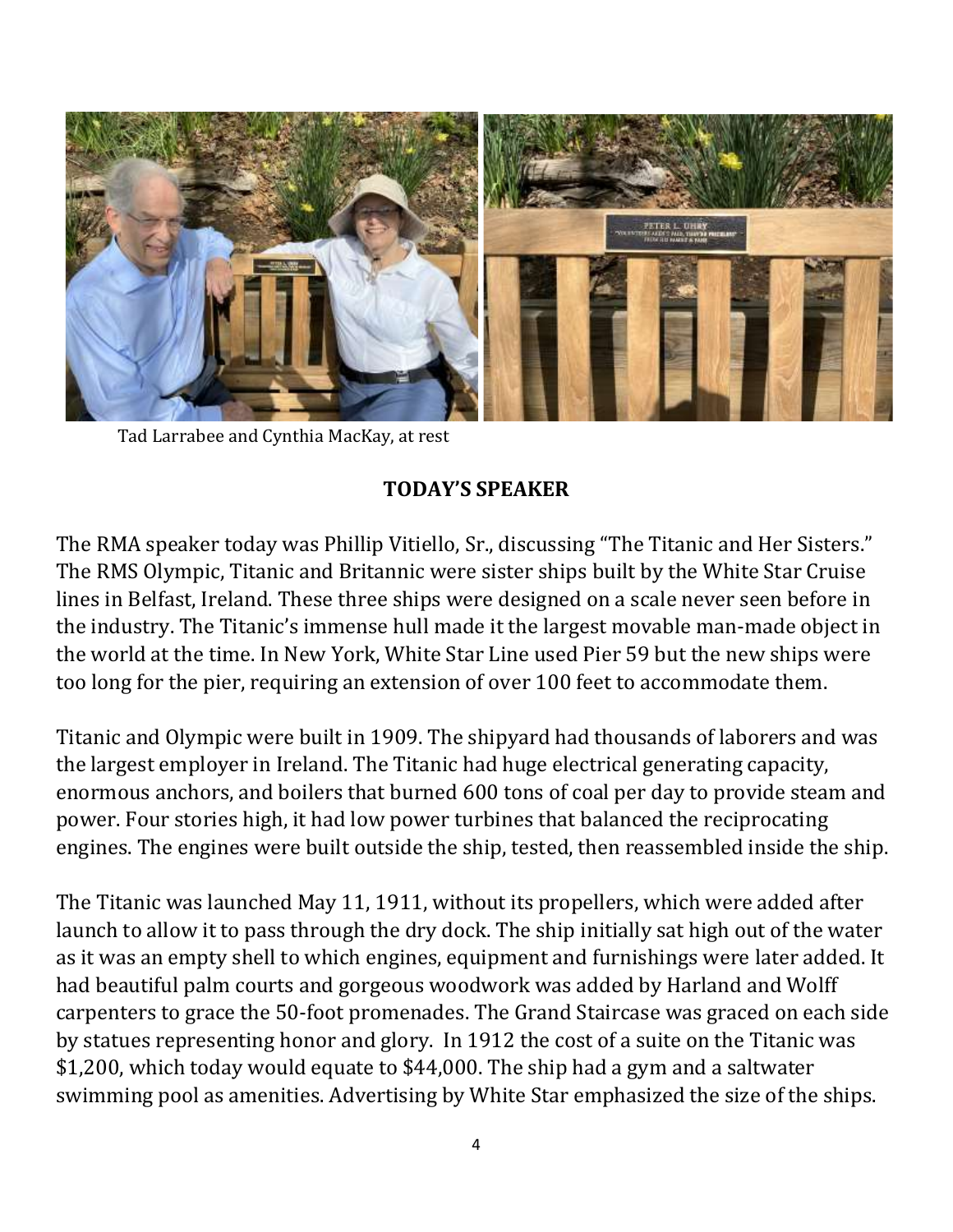One ad showed the Titanic set on end and compared to the tallest buildings of the time, including the Woolworth building, and the Lincoln Memorial.

Captain John Smith had worked his way up to commodore of the White Star Line and captain of the Olympic. He then named captain of the Titanic for its maiden voyage. Captain Smith stated that in his 40+ years of sailing he had never had an accident worth speaking of.

The Olympic had an accident on a later voyage when it crashed with the Hawk and had to be sent to shore for repair. This delayed work on the Titanic. The Hawk was a British war ship with a reinforced bow for ramming in battle. A second accident for the Olympic broke the propeller so the propeller was removed from the Titanic which further delayed the completion of the Titanic. Those delays put the Titanic into the iceberg season. It was said at the time, "If the Titanic could talk, she would blame her demise on the Olympic."

First class patients on the maiden voyage included many well-known socialites including the Astors and the Straus family, which owned Macys. There was also actress Edith Russell and her famous toy pig, and Molly Brown, wife of a wealthy mining executive, who kept such calm among the survivors that she earned the name "Unsinkable Molly Brown." The few surviving photos of the ship were taken by a priest who departed the ship in Queensland.

Although the Titanic exceeded the number of required lifeboats, they were not sufficient for all passengers. The belief was that there would always be nearby vessels and the boats would be used as a taxi service to get passengers to a nearby boat. The reinforced hulls had a critical design flaw in that each compartment was not separated by a wall above the waterline. This allowed water to flow further into the ship as its bow sunk. The Titanic almost collided with another ship, the New York, in the harbor before it sailed on its maiden voyage from Southhampton, England.

At the time of the disaster the Titanic was the first passenger ship to use the SOS distress call. The Titanic's distress call was at 12:15 a.m. but the closest ship, the California, had turned off its radio at 12 midnight and never heard it. The Titanic fired rockets trying to attract the attention of the California. The California did see the rockets but did not react. Another ship 68 miles away, the Carpathia, reacted swiftly and came at 17 knots but it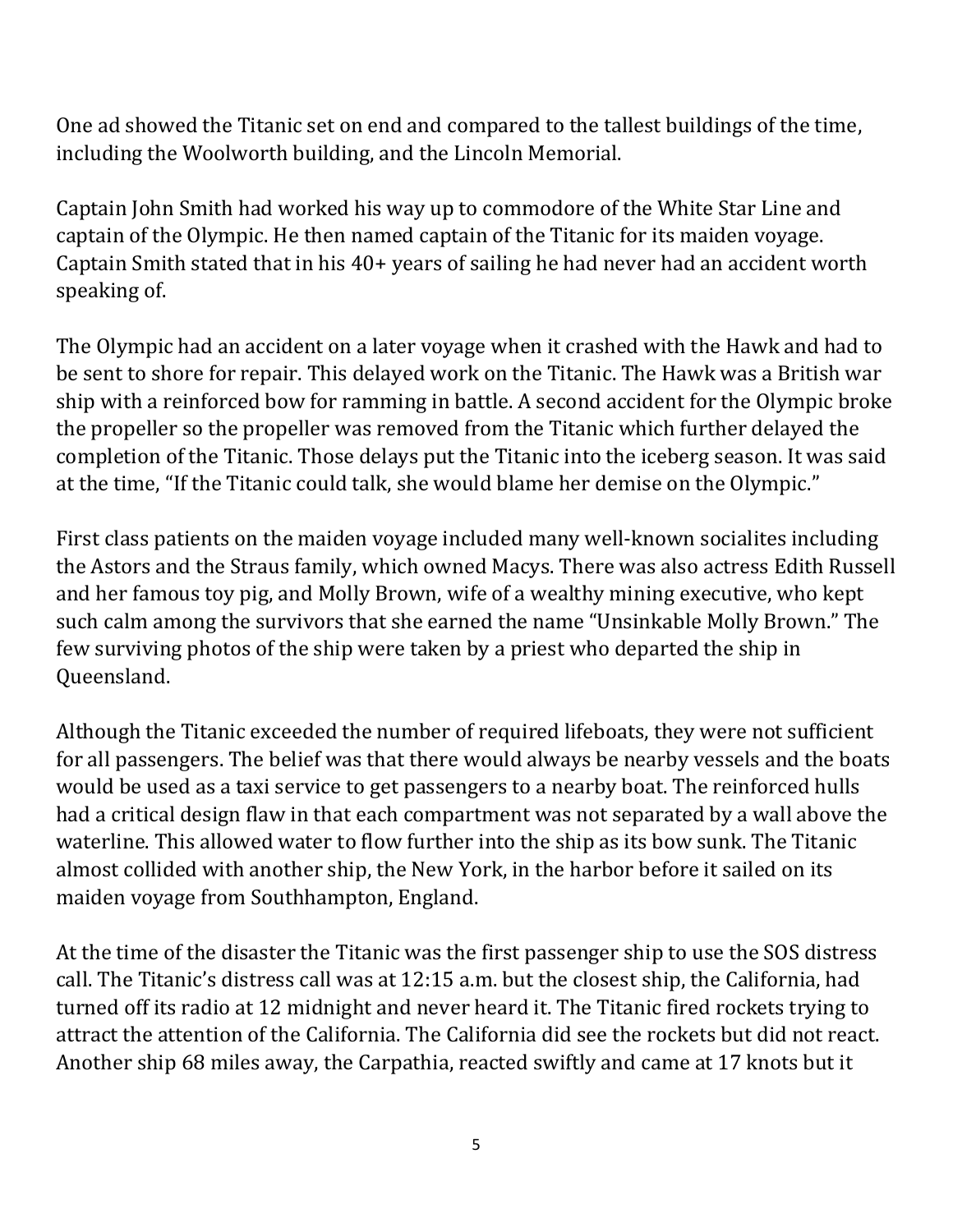arrived too late and was only able to pick up 702 survivors. Hypothermia killed most of the Titanic's passengers.

After the disaster the Olympic had its lifeboats refitted to make them safer. The Olympic later became a military transport ship and was painted in "dazzle" to confuse the German submarines. The Olympic was attacked four times by submarines and was able to outrun them. In one case, the Olympic turned and rammed and sunk a submarine.

The Britannic was refinished during the war with reinforced bulkheads and had 58 lifeboats, three times as many as the Titanic. It became a hospital ship and its beautiful furnishings were left at the shipyard. It was sunk by a German mine in 1916.

### **NEXT WEEK'S SPEAKER**

Ed Hajim, a former Greenwich resident of thirty years, has written a book titled *On The Road Less Traveled: An Unlikely Journey from the Orphanage to the Boardroom*.

### **SPECIAL FEATURE**

Past President **PETE UHRY** has asked that we include a few historical RMA pictures, with a question of the week. This week, to get you into the mood for summer, the question is "who are these Salvation Army Santas?"

If you have any pictures of past RMA activities to share, send them along!

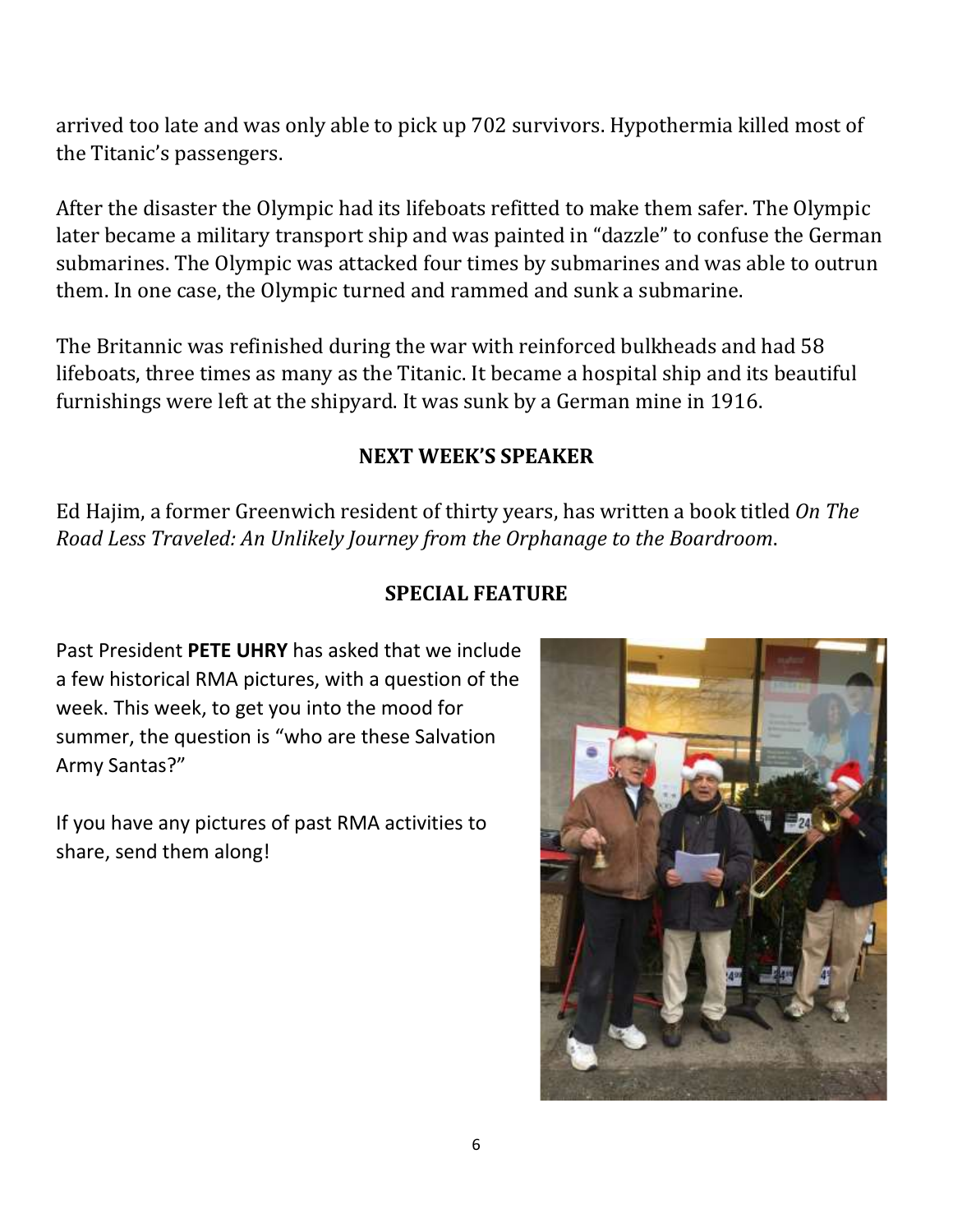#### **IMPORTANT REMINDERS**

Dues are now due! Make out your \$100 check to RMA and bring it to the meeting or mail it to our treasurer, **JEFF JUNKER** (9 Tree Top Terrace, Greenwich CT 06831). **JOE** also reminded us to put, not our two cents, but \$2 in the cigar box when entering the meeting room.

**TO CBB CONTRIBUTORS:** Scribe for the next meeting, on May 18, will be **→BOB SHULLMAN←**. Please send a copy of any remarks you want included in the CBB to [bob.shullman@gmail.com.](mailto:bob.shullman@gmail.com)

**ALL MEMBERS**: Do not forget to report all your inside and outside volunteer hours to **JOHN FEBLES** at [jfebles13@gmail.com.](mailto:jfebles13@gmail.com)

**ALL MEMBERS** are reminded that in addition to streaming on the Internet, RMA speakers are normally shown on the local public access TV channels, Verizon FIOS channel 24 and Optimum (Cablevision) channel 79.

Retired Men's Association of Greenwich, Inc. · 37 Lafayette Place · Greenwich, CT 06830

Visit our website at **[https://greenwichrma.org.](https://greenwichrma.org/)**